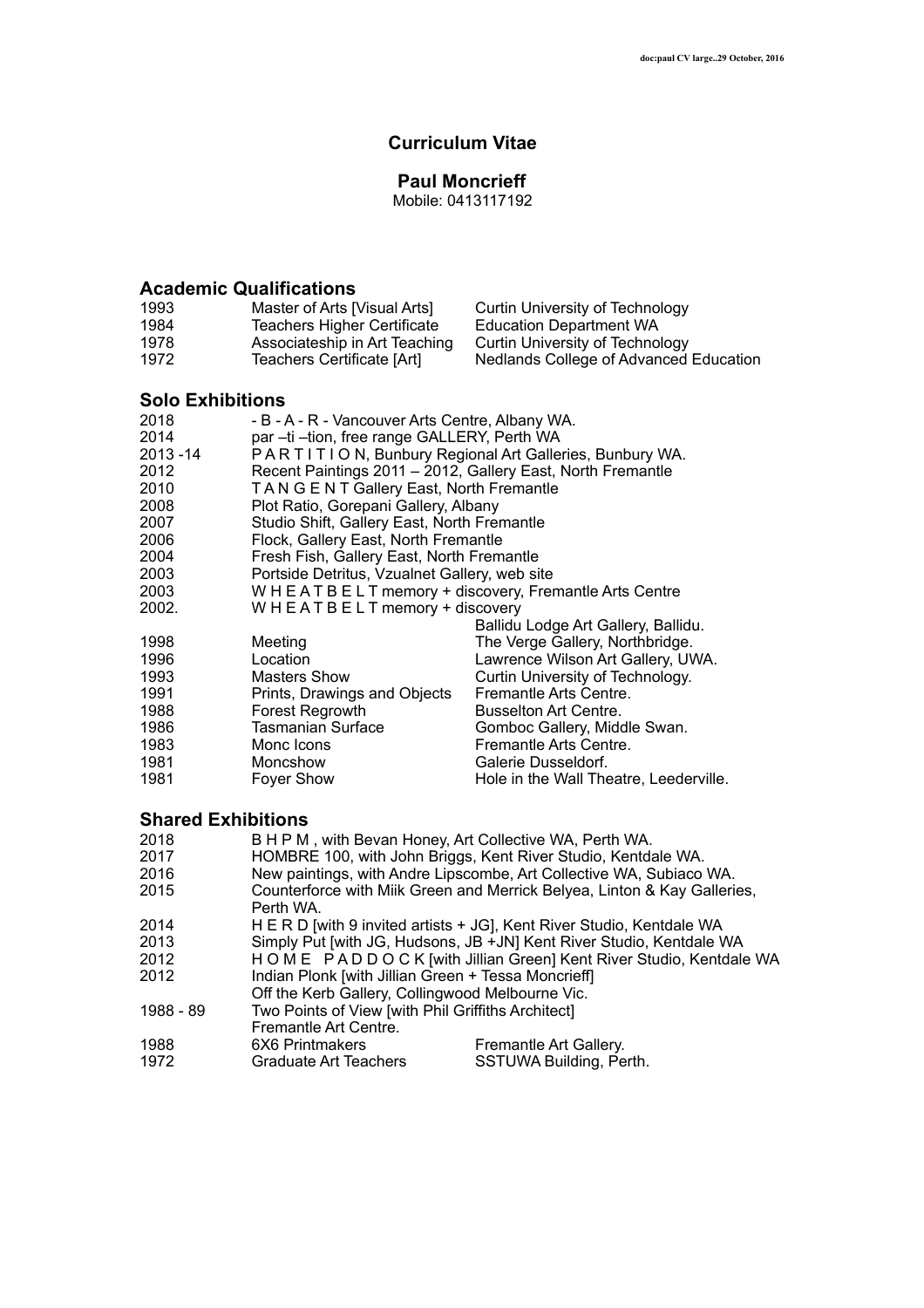# **Group Exhibitions**

| 2019          | Bunbury Biennale, Bunbury Regional Art Galleries [selected]                                                   |
|---------------|---------------------------------------------------------------------------------------------------------------|
| 2018          | Blessing of the Animals, Kent River Studio, Kentdale WA                                                       |
| 2018          | SWAN [South West Art Now], Bunbury Regional Arts Gallery [selected]                                           |
| 2017          | SCULPTURE at Bathers, Kidogo Arthouse, Fremantle, WA                                                          |
| 2017          | MIGRATION and EMPATHY, Bursa Turkey                                                                           |
| 2016          | SWAN [South West Art Now] Bunbury Regional Art Galleries [selected].                                          |
| 2016          | SQUARE, PIAF MIX artists, Albany Town Hall WA.                                                                |
| 2015          | "of nothing', Kent River Studio, Kentdale WA.                                                                 |
| 2015          | IN PRINT - PRINTMAKING REVEALED, Vancouver Art Centre, Albany WA.                                             |
| 2015          | Bunbury Biennale, Bunbury Regional Art Galleries [Selected]                                                   |
| 2014          | PICA salon, PICA Perth WA [Invitational]                                                                      |
| 2013          | City of Albany Art Prize, Albany WA [Selected]                                                                |
| 2013          | Sir Charles Gairdner Hospital, Perth [Selected]                                                               |
| 2013          | Bunbury Biennale, Bunbury Regional Art Galleries [Selected]                                                   |
| 2013          | Lighthouse, WA Museum, Albany [Invitational]                                                                  |
| 2012          | Metamorphosis, WA Museum, Albany [Invitational]                                                               |
| 2012          | Safe Keeping, Perth Town Hall, National Trust WA [Selected]                                                   |
| 2012          | ten[T], Western Australian Museum, Albany WA [Invitational]                                                   |
| 2011          | Boat Show Vancouver Arts, Albany WA [Invitational]                                                            |
| 2011          | Artists for Peace 2011, Moores Building WA. [Selectedl]                                                       |
| 2011          | James W.R. Linton Memorial Exhibition, RAS of WA [Invitational]                                               |
| 2011          | 30 X 30 by 30, Gallery East, North Fremantle.[Invitational]                                                   |
| 2009          | In Vetland [Invitational] Newcastle Art Space, NSW.                                                           |
|               | Murdoch University, WA.                                                                                       |
| 2009          | CUBE 30 [Invitational] Vancouver Arts, Albany WA. [Invitational]                                              |
| $2004 - 2012$ | Annual Great Little Christmas Show, Gallery East, North Fremantle.                                            |
| 2004          | 'mine own executioner'[invitational], Mundaring Arts Centre                                                   |
| 2004          | 'on the beach', Interdisciplinary Encounters, Fremantle Maritime Museum                                       |
| 2004          | Joondalup Invitational Art Award, Joondalup. [Selected]                                                       |
| 2004          | Deck Chair project [Invitational], Deck Chair Theatre, Fremantle.                                             |
| 2003          | Deck Chair project [Invitational], Deck Chair Theatre, Fremantle.                                             |
| 2002.         | Art of Refuge [Invitational], Moores Building, Fremantle.                                                     |
| 2002          | Love your art [Invitational], 30 <sup>th</sup> Anniversary exhibition, FAC.                                   |
| 2002          | Kurb [your indifference] [Invitational] Kurb Gallery, Northbridge.                                            |
| 2001          | Vanishing Meat Eaters [Invitational] The Verge Gallery, Northbridge.                                          |
| 2000.         | Out There, Currents in the Landscape [Invitational] Cullity Gallery UWA,                                      |
| 2001.         | [PIAF] Perth International Arts Festival.                                                                     |
| 1999 - 2003   | We Are Australian [Invitational]                                                                              |
|               |                                                                                                               |
|               | 1999 - Melbourne Art Festival [Victorian Arts Centre].<br>2000 - Volvo Gallery, Sydney                        |
|               | - Adelaide Festival Centre                                                                                    |
|               | 2001 - Canberra Museum & Art Gallery                                                                          |
|               | Tasmanian Museum & Art Gallery                                                                                |
|               |                                                                                                               |
|               | NGO Conference Against Racism, Tasmania                                                                       |
|               | UN 3rd World Conference Against Racism, Durban, South Africa.                                                 |
|               | Albury / Wodonga Regional Art Gallery, Multicultural Festival<br>2002 - State Library of Queensland, Brisbane |
|               |                                                                                                               |
|               | - Geelong Art Gallery                                                                                         |
|               | - Regional Venue, Morwell, Victoria                                                                           |
|               | 2003 - The Immigration Museum, Melbourne, Victoria                                                            |
| 1999          | City of Perth Art Award [Invitational]<br>Council Chambers, Perth.                                            |
| 1999          | Seeking the Cure, Orange Tree Arts Centre, Northbridge.                                                       |
| 1998          | <b>Cabernet Chairs [Invitational]</b><br>Melbourne Wine Festival & AGWA.                                      |
| 1997.         | Associations [Invitational], Atwell Gallery, Alfred Cove.                                                     |
| 1997          | Staff New Work, SEA Gallery, ECU, Mount lawley.                                                               |
| 1996.         | New Work, SEA Gallery, ECU, Mount Lawley.                                                                     |
| 1996.         | Multiple [Invitational], Verge Gallery, Northbridge.                                                          |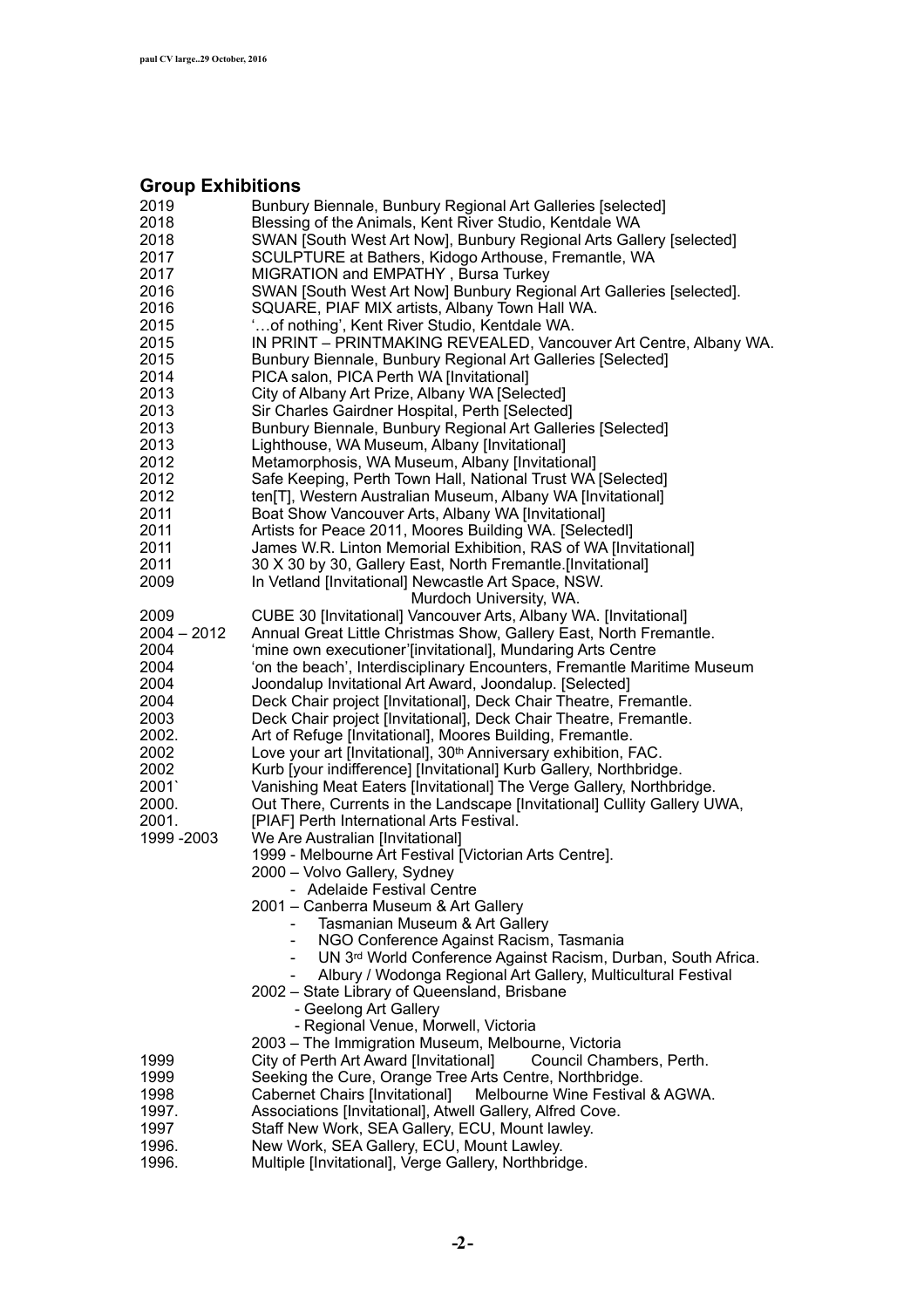- 1996 Gift, Verge Gallery, Northbridge.
- 1995. Infinity, Moores Building, Fremantle.
- 1995. Shelf Life [Invitational], Essentials Supermarket, South Perth.
- 1993. Craft Council Bowl Auction [Invitational], Perth.
- 1993. QE11 Art purchase Exhibition [Invitational], Nedlands.
- 1992. Briefcase Project, Curtin University.
- 1992. Staff Exhibition, ECU Joondalup [Invitational].
- 1992. Art Walk, [PMAWA}, Northbridge.
- 1992. Dreams and Delusions, Trescillian Centre, Nedlands.
- 1991. Collaborative Print, Arts House, Perth.
- 1991. ARTWORKS [Invitational], PICA, Perth.
- 1991. Urban Reality, Trescillian Centre, Nedlands.
- 1990 Artists Artists, [Invitational], Fremantle Arts Centre, Fremantle.
- 1989. QE11 Art Purchase Exhibition,[Invitational], Nedlands.
- 1989 Printessentials, Fremantle Town Hall, Fremantle.
- 1988 Miniature Print Show, Glyde Gallery, Mosman Park.
- 1988. South Perth PS Centenary Exhibition [Invitational], SPPS, South Perth.
- 1988. Arteco, Mainly Miniature, Perth Concert Hall, Perth.
- 1988 Esplanade Extravaganza, Albany.
- 1982. Painters Papers, Fremantle Arts Centre, Fremantle.
- 1982 Members Show, Nexus Galleries, Fremantle.<br>1981. Shell Fremantle Print Award. Fremantle Arts
- Shell Fremantle Print Award, Fremantle Arts Centre, Fremantle.
- 1981. Artpool, Stamp Project, Budapest.
- 1981 Dog Show, Fremantle Arts Centre, Fremantle.<br>1980 Artists against Uranium. Fremantle Art Gallery
- Artists against Uranium, Fremantle Art Gallery, Fremantle.
- 1978 1998 Participation in many group exhibitions, within Australia and overseas.

#### **Publications**

- 2019 Bunbury Biennale catalogue , BRAG, Bunbury WA, ISBN 978-0-9953569-4-8<br>The Alternative Arch 2019 The Alternative Archive - MIX, Catalogue, Vancouver Arts Centre, Albany WA 2018 BHPM Catalogue, Art Collective WA , 'Pause and Effect, Ric Spencer.' 2018 Albany Advertiser, November 1st 'Raising the bar in respect for the fallen'. 2018 Aurora magazine, October 2018 Paul Moncrieff's - B - A - R - P23. 2018 S W A N exhibition catalogue, BRAG Bunbury WA ISBN 97 -0-9953569 -8 - 6 2017 SCULPTURE at Bathers Exhibition Catalogue MIGRATION and EMPATHY exhibition catalogue, Bursa Turkey 2016 The Survey, Southwest Art Now, Bunbury Regional Art Galleries. 2015 Bunbury Biennalle catalogue, BRAG,Bunbury WA. 2015 home FRONT exhibition catalogue ISBN 978 – 0 – 646 – 93396 - 2 2014 PICA jul –sep 2014 publication 2014 par –ti –tion exhibition catalogue 2014 City of Perth, Winter Arts Season, Visual arts: 'par –ti –tion' 2013 <http://tincanvas.org/> , David Bromfield, 'Moncrieff's Amazing Bunbury Paintings'. 2013 Scoop online magazine, Spring edition, WA events - PARTITION 2013 PARTITION exhibition catalogue. 2013 Albany Advertiser, November 28<sup>th</sup>, 'Playful artist likes to divide and rule'.<br>2013 South Western Times, November 28th, 'Moncrieff explores space, form a South Western Times, November 28th, 'Moncrieff explores space, form and colour'. 2013 true South magazine, September issue, 'brushing shoulders with the best', Shannon Hampton. 2013 Albany Advertiser, September 26th, 'Prestigious Albany Art prize heats up'. 2013 City of Albany Art Prize exhibition catalogue 2013 Bunbury Biennale exhibition catalogue. 2013 Lighthouse exhibition catalogue, Western Australian Museum, Albany WA 2012 Safe keeping, exhibition catalogue, Perth Town Hall WA 2012 ten[T] exhibition catalogue, Western Australian Museum, Albany WA.
- 2011 E-card, 'Harlequin' Office for the Arts, Australian Government.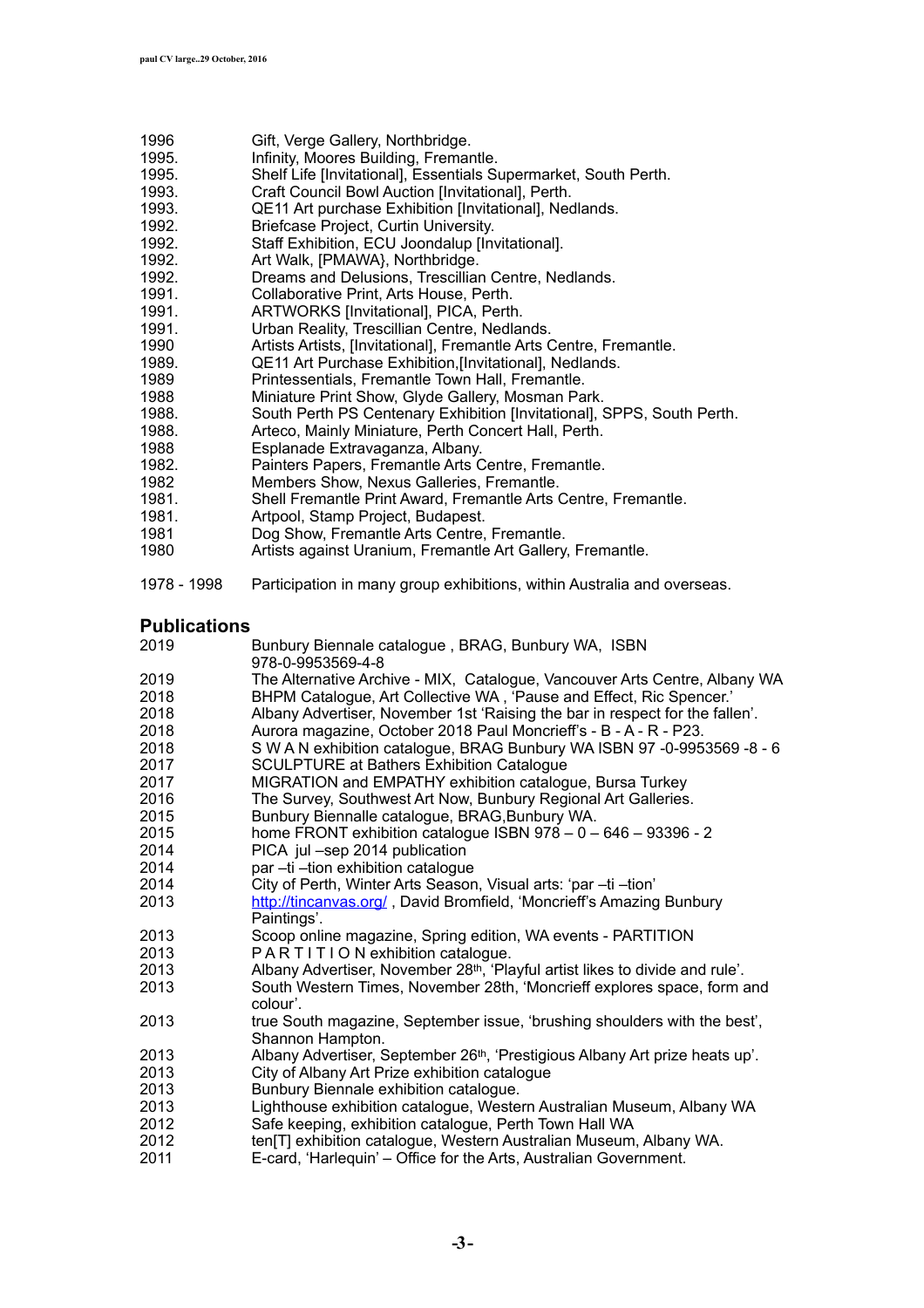| 2011<br>2011 | Artists for Peace Catalogue 2011, ISBN 978-0-646-56351-0<br>Artists for Peace 2011 – 'W A R C R Y' image, Flyer and Invitation  |
|--------------|---------------------------------------------------------------------------------------------------------------------------------|
| 2011         | The West Australian 25 <sup>th</sup> September, 'Artists brush up for World Peace',                                             |
| 2010         | Stephen Bevis.                                                                                                                  |
| 2009         | Art Monthly, WA Artnotes, Nein Schwarz, 'T A N G E N T'.<br>REARVIEW catalogue, Vancouver Arts Centre, Albany.                  |
|              | Albany Advertiser 7 <sup>th</sup> January 2010, 'Show spans decades'.                                                           |
| 2008         | Closet Circus, Works from the Horn Collection, Fremantle Press.                                                                 |
| 2006         | The West Australian Weekend Extra 14th October, 'Meditations on light, birds<br>and pots', Ric Spencer.                         |
|              | Fremantle Herald 19th September. 'An art precinct next door', Fiona Willan                                                      |
|              | Fremantle Herald, 26 <sup>th</sup> September. 'Public Hangings'                                                                 |
|              | Flight of Fancy, 3 - 9 October, Western Suburbs Weekly.                                                                         |
| 2004         | School of Contemporary Arts, ECU yearbook 2004, ISBN 0 - 7298 - 0576 - X                                                        |
| 2003         | School of Contemporary Arts, ECU yearbook 2003, ISBN 0 - 7298 - 0549 - 2                                                        |
| 2003         | The West Australian 10 <sup>th</sup> May, 'Landscapes of memory', inthepicture, Simon<br>Blond.                                 |
| 2002         | LOVE YOUR WORK, FAC, Exhibition Catalogue                                                                                       |
| 2002         | WHEATBELT memory + discovery, ISBN $0 - 7298 - 0523 - 9$                                                                        |
| 2002         | Book of Days, Edith Cowan University, ISBN:0-7298-0503-4                                                                        |
| 2002         | © - Cardboard, Exhibition Catalogue, ISBN: 0-9579896-1-X                                                                        |
| 2000         | Out There, Currents in the Landscape, Exhibition Catalogue.                                                                     |
| 1999         | We Are Australian, Exhibition Catalogue, ISBN: 0-646-38210-1                                                                    |
| 1999<br>1998 | Australian Wood Review, Issue 22 April 99, Exhibitions, Lesley Morgan.<br>The West Australian, 6th May, 'Galleries' Robert Cook |
|              | Express Magazine, 7th May, 'Art Stops Out'                                                                                      |
|              | The West Australian, 9th May, 'On Show' David Bromfield.                                                                        |
|              | The Western Review, June, 'Meeting Management' Neville Weston.                                                                  |
| 1996         | The West Australian, 20th June, 'Exploration of Memory and Reality'<br>Nikki Miller.                                            |
|              | Southern Gazette, 25th June, 'On Location.'                                                                                     |
| 1995.        | Infinity $\infty$ , ISBN 0 - 7298 - 0202 - 7                                                                                    |
| 1989         | Two Points of View, Interview with Peter Moran, The Architect 89/1                                                              |
| 1982 - 1995  | Various articles, interviews and catalogues                                                                                     |
|              |                                                                                                                                 |

### **Awards**

| 2011  | E-card, 'Harlequin' – Office for the Arts, Australian Government. |
|-------|-------------------------------------------------------------------|
| 1992. | Australian Postgraduate Course Award, Curtin University.          |
| 1993. | Dreams and Delusions, Tresillian Centre, Judges Commendation.     |
| 1988. | The 1 Off, Beach Gallery, Jacksons Experimental Print Award.      |
| 1978  | Drawing Prize, Rockingham Visual Arts Society.                    |

#### **Collections**

Albany City Council Artbank 1981, 2010 Art Gallery of WA Edith Cowan University University of WA, [Lawrence Wilson Art Gallery] Royal Perth Hospital Princess Margaret Hospital Fremantle Education Centre City of Bunbury Art Collection Fremantle City Council Rockingham Shire Council City of Bunbury Como Secondary College Morley Senior High School Family Law Court, Perth WA Wongon Ballidu Shire The Horn Collection, Bunbury WA.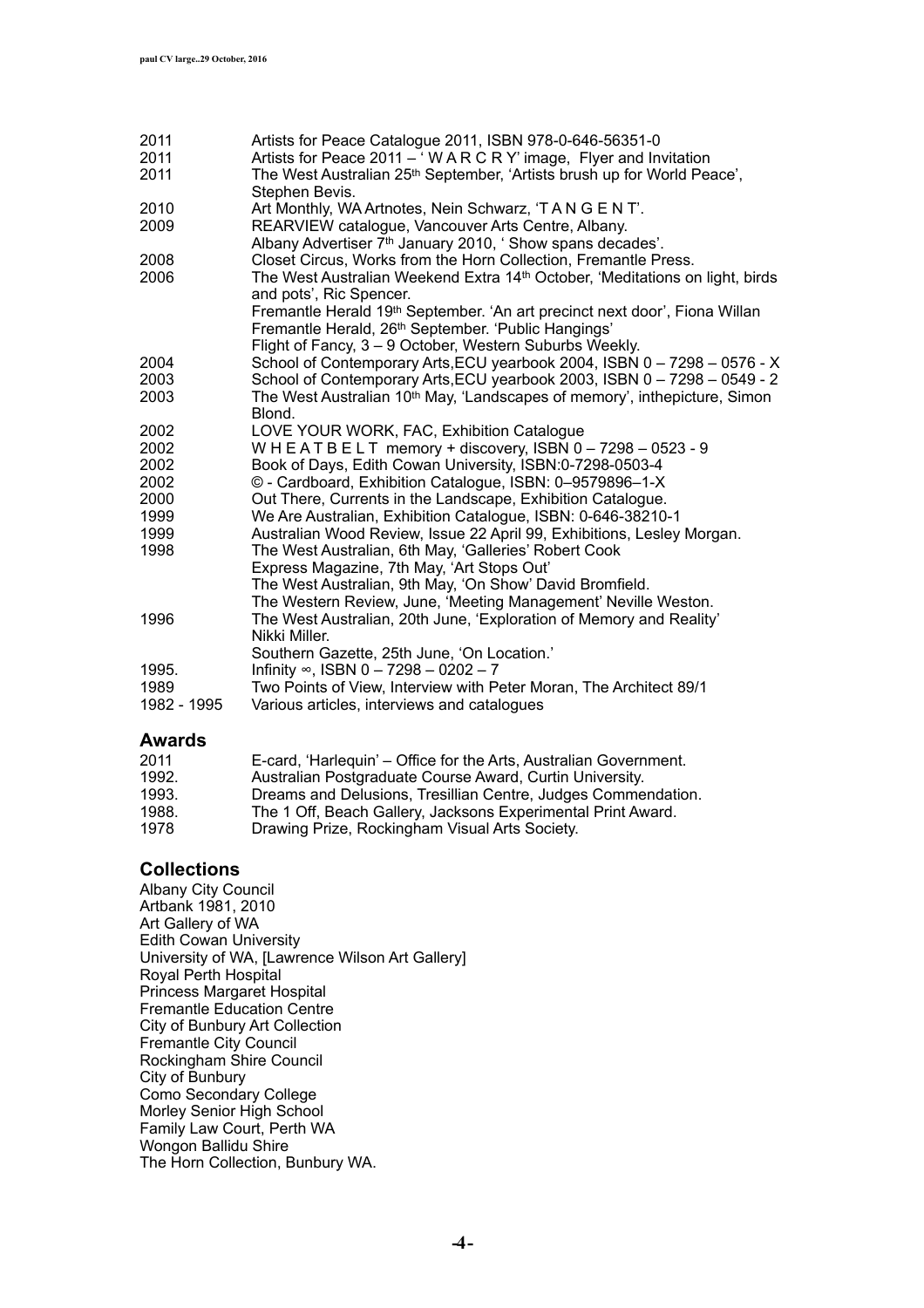Forrest Nedela Collection Janet Holmes A Court PACT Construction Griffiths Architects Numerous private collections, Australia and overseas

### **Commissions**

| 2018        | Armistice exhibition commission, Albany City Council -B - A - R - exhibition. |
|-------------|-------------------------------------------------------------------------------|
| 1997.       | South Perth Primary School, Centennial School Drawing Project.                |
| 1992.       | South Perth Primary School, Collage Raffle Project.                           |
| 1990.       | Ian George & Co., Domestic Drawings.                                          |
| 1988.       | South Perth Primary School, Bicentennial Drawing.                             |
| 1987.       | Institute of Foresters, Conference Edition.                                   |
| 1986        | Jesus People, Wall Mural Project.                                             |
| 1986 - 1992 | Various drawing and print works for corporate and educational                 |
|             | institutions.                                                                 |
|             |                                                                               |

### **Consultancies / Committee**

| 2017 - 2018 | Mentor programme, Creative Grid project, artist: Chelsea Hopkins -<br>Allan  |
|-------------|------------------------------------------------------------------------------|
| 2017        | Vancouver Arts Centre, Albany WA. AIR panel and Town Hall<br>advisory Panel. |
| 2014 - 2016 | Dept. Culture and the Arts, Peer Assessment Panel                            |
| 2013 - 2015 | Creative Advisory Group, Denmark Arts Society.                               |
| 2008        | Dept. Of Culture and the Arts, Peer Assessment Panel                         |
| 2000/02     | ARTSWA. Peer assessment Panel                                                |
| 1994 - 1999 | ARX committee member                                                         |
| 1994/95     | Liaison with ARX4 [1995] for Torque convention.                              |
| 1994/95     | Public Art Project, NGALA.                                                   |

### **Exhibition Curation**

| 2018 - 19<br>2017<br>2015<br>2015 | Alternative Archive<br>HOMBRE 100<br>of nothing<br>home FRONT | MIX Artists Inc., Vancouver Arts Centre, Albany WA<br>Kent River Studio, KENTDALE WA<br>Kent River Studio, KENTDALE WA<br>PIAF event, MIX Artists Inc., Albany Town Hall, |
|-----------------------------------|---------------------------------------------------------------|---------------------------------------------------------------------------------------------------------------------------------------------------------------------------|
| 2014                              | HERD                                                          | Albany WA<br>Kent River Studio, KENTDALE WA.                                                                                                                              |
| 2009                              | <b>REARVIEW -</b>                                             | 40 years of the Albany Art Prize<br>Vancouver Arts Centre, Albany WA.                                                                                                     |
| 2002                              | Square                                                        | Spectrum Project Space, Northbridge                                                                                                                                       |
| 2002                              | Cardboard                                                     | PIAF event, Fremantle Arts Centre, Fremantle.                                                                                                                             |
| 1998                              | W.H.I.P.                                                      | Moores Building, Fremantle.                                                                                                                                               |
| 1996                              | Gift                                                          | The Verge Gallery, Northbridge.                                                                                                                                           |
| 1995                              | Infinity                                                      | Moores Building, Fremantle.                                                                                                                                               |
| 1995                              | inTuition                                                     | Bickley Valley Gallery, Bickley.                                                                                                                                          |

### **Residencies:**

| 2000 – 2002: . | AIR Ballidu Contemporary Arts Society, Ballidu       |
|----------------|------------------------------------------------------|
| 1991:          | AIR, WASOVA, Painting Studios Joondalup, campus ECU. |
| 1986:          | Walypul, Women in Work project, Fremantle            |

### **Conference Participation**

| 2004  | On the Beach, Maritime Museum, Fremantle |
|-------|------------------------------------------|
| 1998. | Hatched, PICA                            |
| 1994. | ARX, Torque @ PICA.                      |
| 1992  | Sydney Biennale.                         |